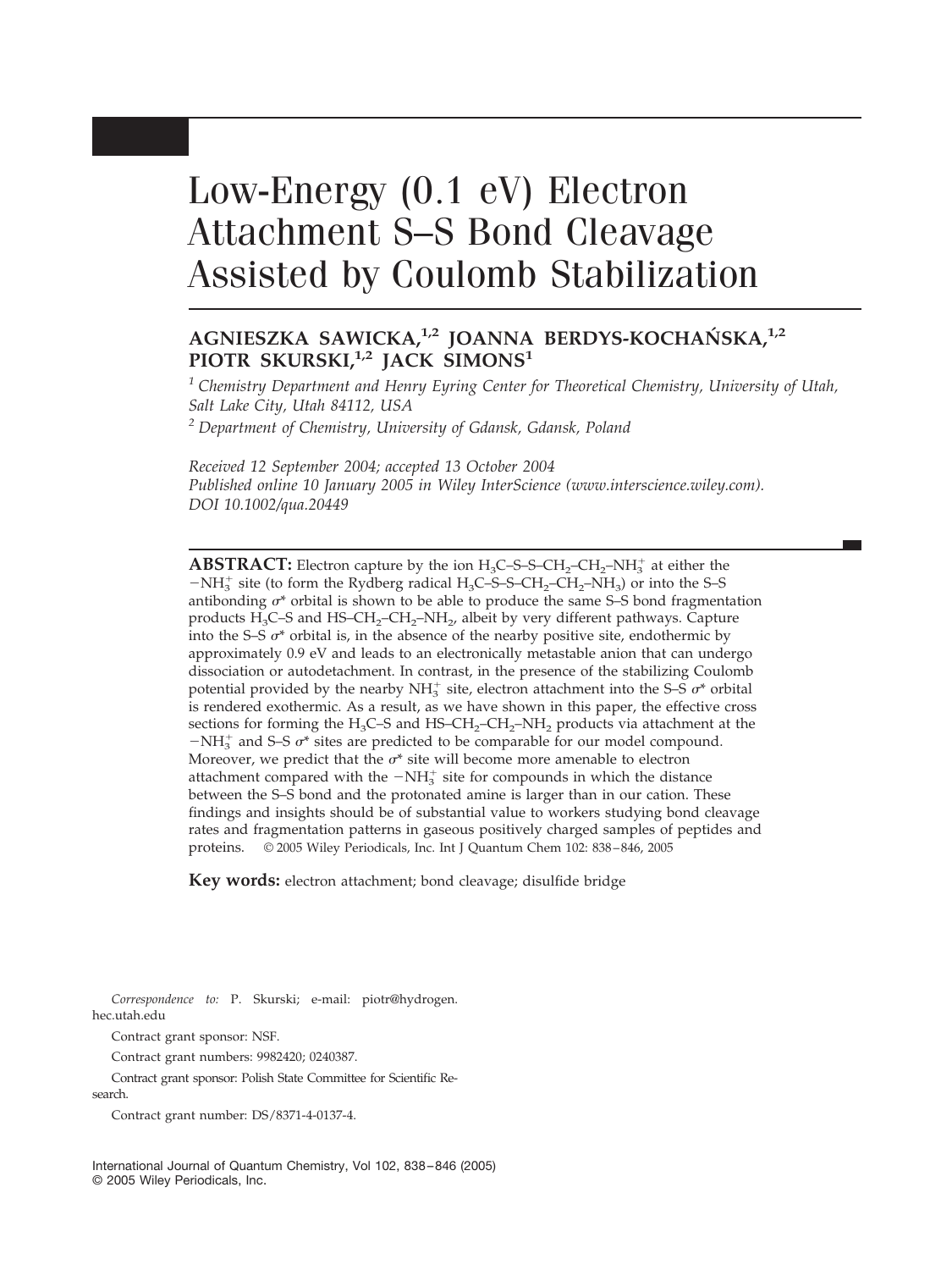

## **Introduction**

**T** he fragmentation patterns produced in mass spectrometric studies of positively charged gas-phase samples of peptides are used to infer the primary structures (i.e., amino acid sequences) of such molecules. Although there exist a variety of methods for effecting fragmentation, a relatively new approach has shown great promise because of its ability to cause very specific (and limited) bond cleavages. Specifically, in electron capture dissociation (ECD) experiments [1], very low-energy electrons are attached to the gaseous sample, after which specific bonds break and thus generate ECDcharacteristic fragmentation patterns.

The mechanisms by which electron attachment causes bond cleavage have been the focus of several recent studies [1, 2]. It has been suggested and reasonably well established that the low-energy electrons can be captured at the positive sites (e.g., protonated amines) as a first step in effecting bond cleavages. The hypervalent (sometimes called "Ryd $berg''$ ) R-NH<sub>3</sub> radicals thus generated are believed to subsequently release a hydrogen atom that then attacks groups of high H-atom affinity (e.g., carbonyl groups and S–S bonds) to initiate the ECD bond cleavages. An example of such a process is shown in Scheme 1, where the typical fragments are labeled c and z.

Alternative means of dissociating such ions [3] (e.g., collisional activation, electron impact, and infrared multiphoton absorption) tend to fragment the ions at the C–N bond connecting the carbonyl to its neighboring nitrogen to produce what are termed "b and y fragments."

In an earlier work by this group [4], it was suggested that the ECD electrons may also be captured directly into antibonding  $\sigma^*$  orbitals to cause bond cleavage. Because ECD electron sources contain very low-energy electrons ( $\leq 1$  eV) and because  $\sigma^*$ orbitals usually have high energies, such direct attachments are not to be expected. However, we suggested that those bonds whose  $\sigma^*$  orbital energies are lowered by the Coulomb potentials generated by the positively charged sites can undergo direct dissociative electron attachment. Bonds that have especially low-energy  $\sigma^*$  orbitals are especially susceptible to such attachment processes. In Ref. [4], this suggestion was examined for the situation in which disulfide linkages are broken by direct capture of an electron into an S–S  $\sigma^*$  orbital.

In the current effort, the stabilizing effects of Coulomb potentials due to proximal positive charges are further examined for a small-model molecule that contains a disulfide linkage (whose  $\sigma^*$  orbital is especially low-lying) and a protonated amine site, either of which can serve to capture the ECD electron. The competition for binding an electron to the S–S  $\sigma^*$  orbital or to the  $-NH_3^+$  site forms a focus of this study.

## **OVERVIEW OF OUR PAST WORK**

In our first paper on the mechanisms underlying ECD fragmentation, we used our data on a model system to conclude [4] that low-energy electrons (i.e., with kinetic energies near zero) could indeed directly attach to and subsequently fragment S–S  $\sigma$ bonds in disulfide-linked dimers of  $Ac-Cys-Ala_n-$ Lys (with  $n = 10$ , 15, and 20) that are protonated at their two Lys sites. An example of such a species is shown in Figure 1, where the alanine helices are



**FIGURE 1.** Structure of an  $(AccA_{15}K + H)_2^{2+}$  disulfidelinked dimer from (from Ref. [4]). The disulfide linkage is at the center, and the protonated sites are at the left and right termini. [Color figure can be viewed in the online issue, which is available at www.interscience. wiley.com.]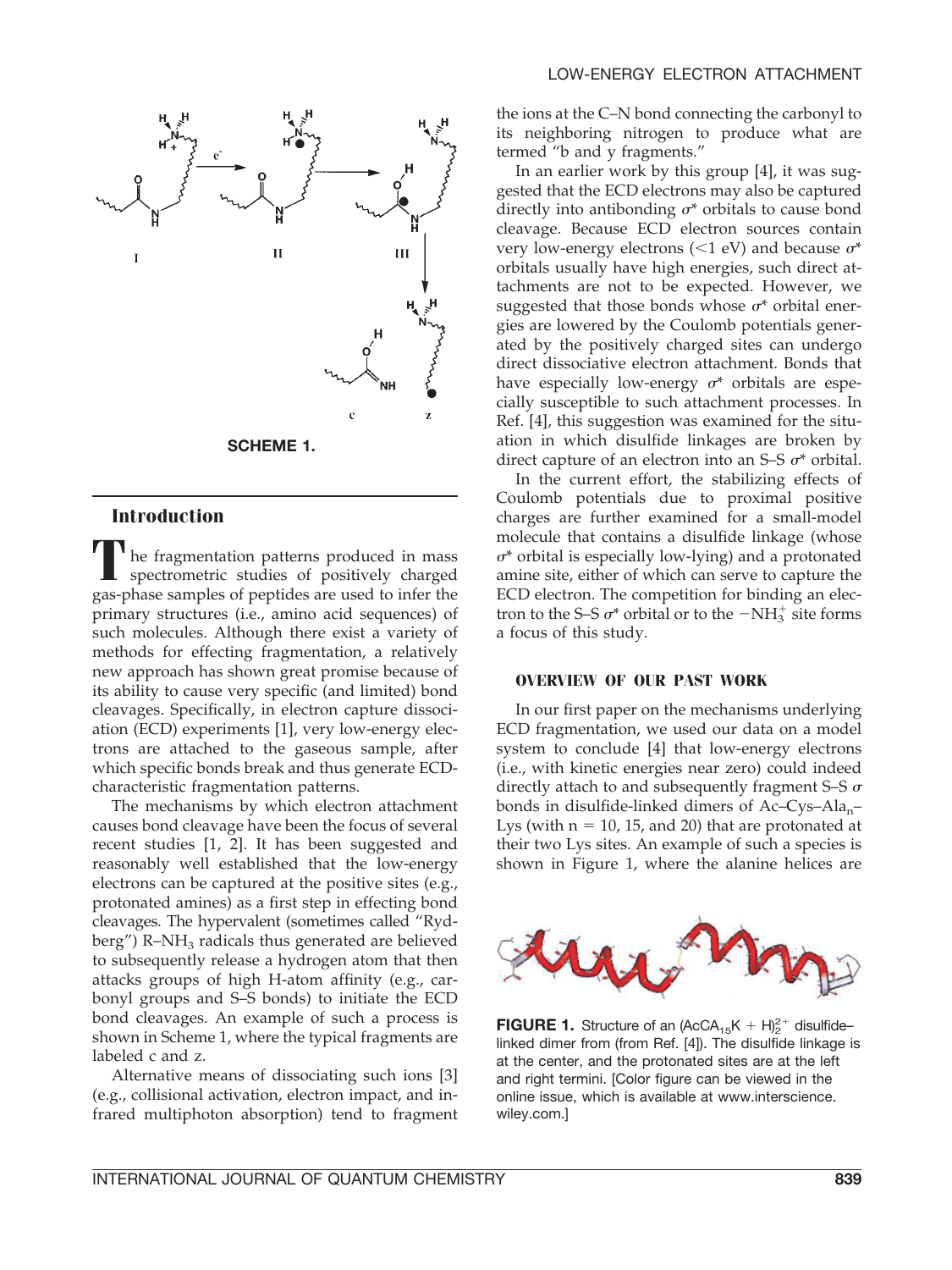

**FIGURE 2.** Energies of the dimethyl disulfide neutral (circles) and  $\sigma^*$  anion (triangles) as functions of the S-S bond length (Å) with all other geometrical degrees of freedom relaxed to minimize the energy (taken from Ref. [4]).

shown in red, the cystine linkage containing the S–S bond appears in the center, and the two Lys sites are at the termini.

In the mechanism treated in Ref. [4], an electron enters the S–S antibonding  $\sigma^*$  orbital to form an electronically metastable anion that can either undergo electron autodetachment at a rate of ca.  $10^{14}$  $s^{-1}$  or fragment (promptly, because of the repulsive nature of the  $\sigma^*$  anion's energy surface) to form an R–S radical and an -S–R anion. The yield of bond cleavage is governed by competition between fragmentation on the  $\sigma^*$  surface and autodetachment. The ab initio calculations of Ref. [4] were carried out on a very simple model of the disulfide shown in Figure 1, the  $H_3C$ –S–S–C $H_3$  molecule. The R–S– S-R' neutral and corresponding anion potential energy curves for dimethyl disulfide as functions of the S–S distance are depicted in Figure 2.

Figure 2 suggests that the near-vertical attachment of an electron into the S–S  $\sigma^*$  orbital of MeS– SMe would require an electron with kinetic energy of ca. 0.9 eV and would generate the  $\sigma^*$  anion on a reasonably repulsive part of its energy surface. This results in the well-known dissociative electron attachment (DEA) process [5] that has been well studied experimentally for MeS–SMe, and the experimental data are in line with our earlier calculations. Figure 2 also suggests that lower-energy electrons (e.g., even zero-energy electrons) can attach to the

 $\sigma^*$  S–S orbital but only if the S–S bond is stretched to near 2.25 Å, which would require ca. 0.5 eV of vibrational excitation. Of course, except at considerably elevated temperatures, such high vibrational excitation is extremely improbable. So, the most likely means by which electrons can enter the S–S  $\sigma^*$  orbital is to have ca. 0.9 eV of kinetic energy and to do so in a near-vertical manner.

The primary focus in Ref. [4] was to consider the effects that proximal positively charged groups can have on the process in which an electron attaches directly to an S–S  $\sigma$  bond. Specifically, we considered the Coulomb stabilization that one or more nearby positive groups (e.g., the protonated Lys sites in the molecule shown in Fig. 1) can have on the nascent  $\sigma^*$  anion. As an example of the effects of Coulomb interactions, we show in Fig. 3 the MeS– SMe neutral and MeS–SMe<sup> $-$ </sup>  $\sigma^*$  anion potentials as in Figure 2 but calculated in the presence of two  $+1$ charges each 30 Å from the midpoint of the S–S bond (i.e., one  $+1$  charge on one side of the bond, and the other  $+1$  charge in the opposite direction). Clearly, in comparison with Figure 2, the  $\sigma^*$  anion curve in Figure 3 is lowered in energy by a substantial amount relative to the energy of the neutral. This causes the anion curve to intersect the neutral at smaller S–S separations (e.g., at bond lengths that may be accessed in the zero-point vibration of the S–S bond) and at much lower energy.

It turns out that the energy lowering of the  $\sigma^*$ anion curve can be accurately estimated in terms of the Coulomb potential produced by the two  $+1$ charges. For example, when the two charges are 30 Å distant, the Coulomb energy at the midpoint of the S–S bond is 2 (14.4 eV Å)/30(Å) = 0.96 eV; when the two charges are only 10 Å away, the Coulomb stabilization energy is 2.88 eV. The rigidity of the compounds shown in Figure 1 caused by their helical subunits allowed us to know the distances between the S–S bond and the two  $+1$  sites, so these species provided excellent support for postulate that our model MeS–SMe compounds were designed to probe.

Based upon the results of such studies, we suggested in Ref. [4] that Coulomb potentials produced by nearby positive charges could stabilize the  $\sigma^*$ metastable anion states to an extent that might render them electronically stable. Under such circumstances, the endothermic DEA process illustrated in Figure 2 can be made exothermic or thermoneutral and thus able to effect bond breakage at a much higher yield. The data of Figure 3 suggest that S–S  $\sigma$  bonds, which require electrons of ca. 0.9 eV to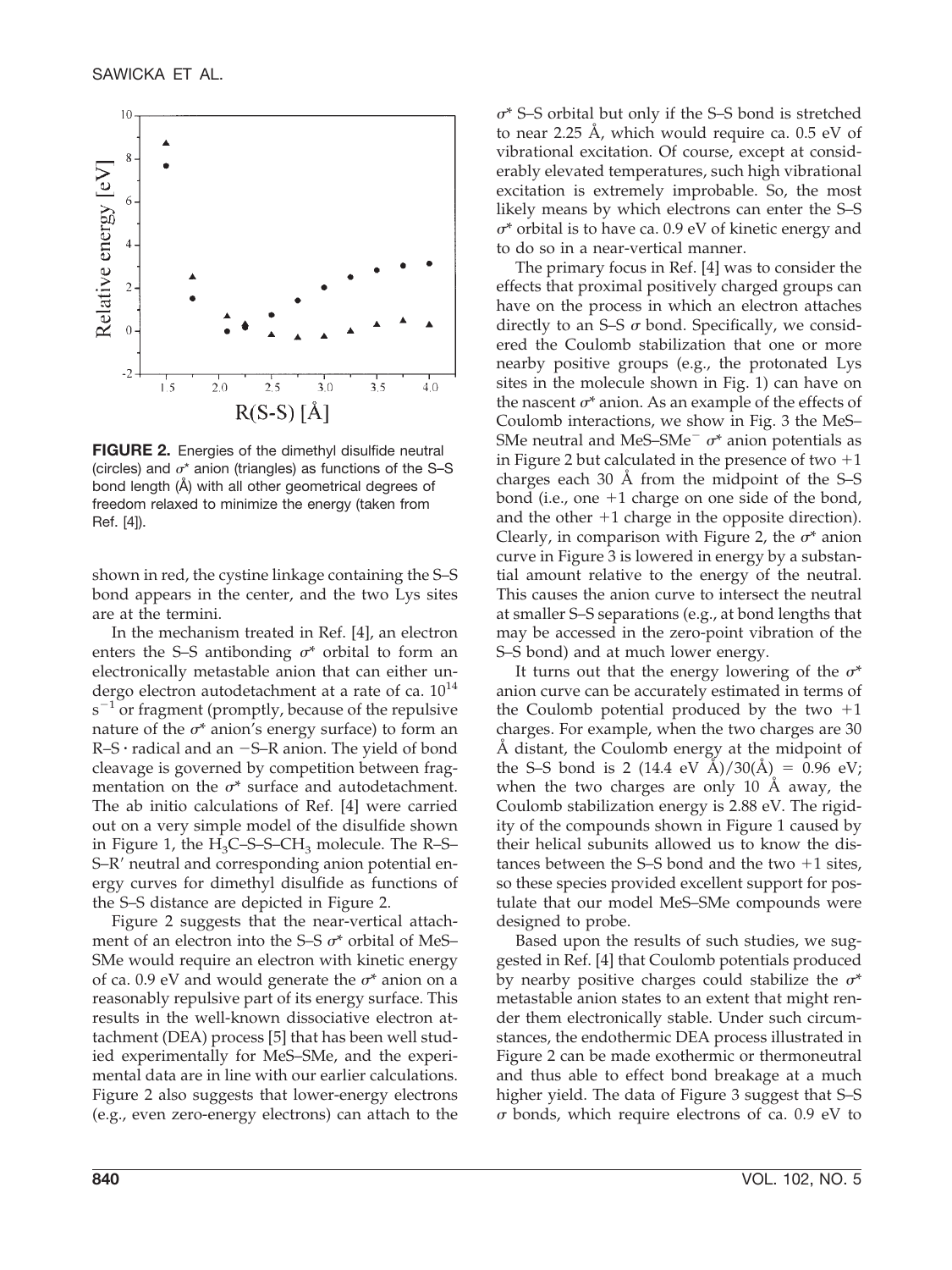

**FIGURE 3.** Neutral (dots) and  $\sigma^*$  anion (triangles) curves of MeS–SMe in the presence of two  $+1$ charges 30 Å (a) and 10 Å (b) from the midpoint of the S–S bond.

induce DEA in the absence of positive charges, can attach essentially zero-energy electrons if two  $+1$ charges are within 30 Å (or, equivalently, if one  $+1$ charge were within 15 Å) to produce S–S bond cleavage.

### **THE MODEL COMPOUND STUDIED HERE**

In the current work, we extend this earlier effort by considering electron attachment to a model compound shown in Figure 4 that contains both a S–S  $\sigma$ bond and a protonated amine site. We designed this molecule so that the distance from the S–S bond to the positive site was small enough to allow the



**FIGURE 4.** Model compound containing S-S  $\sigma$  bond and protonated amine site.

Coulomb potential of the  $-NH_3^+$  site to rendered exothermic direct attachment into the S–S  $\sigma^*$  orbital. For such a molecule, the ECD cleavage of the S–S bond can occur in either of two ways, which form the focus of this work. An electron can be captured at the protonated amine site, followed by H atom attack of the S–S bond (Scheme 2) and SS bond rupture. Alternatively, the electron can be captured at the Coulomb-stabilized S–S bond site, followed by SS bond rupture and intramolecular proton transfer (Scheme 3). In the current work, we examine the energy requirements associated with the electron capture and S–S bond cleavage aspects of these two mechanisms.

## **Methods**

We first optimized the geometry of the cationic species shown in Figure 4 at the second-order Møller–Plesset (MP2) level using aug-cc-pVDZ basis sets [6] with an additional set (5s 5p) of extra diffuse functions [7] centered on the nitrogen atom to properly describe the Rydberg  $R-NH<sub>3</sub>$  species. We also calculated all vibrational frequencies to make sure the structure thus found was indeed a

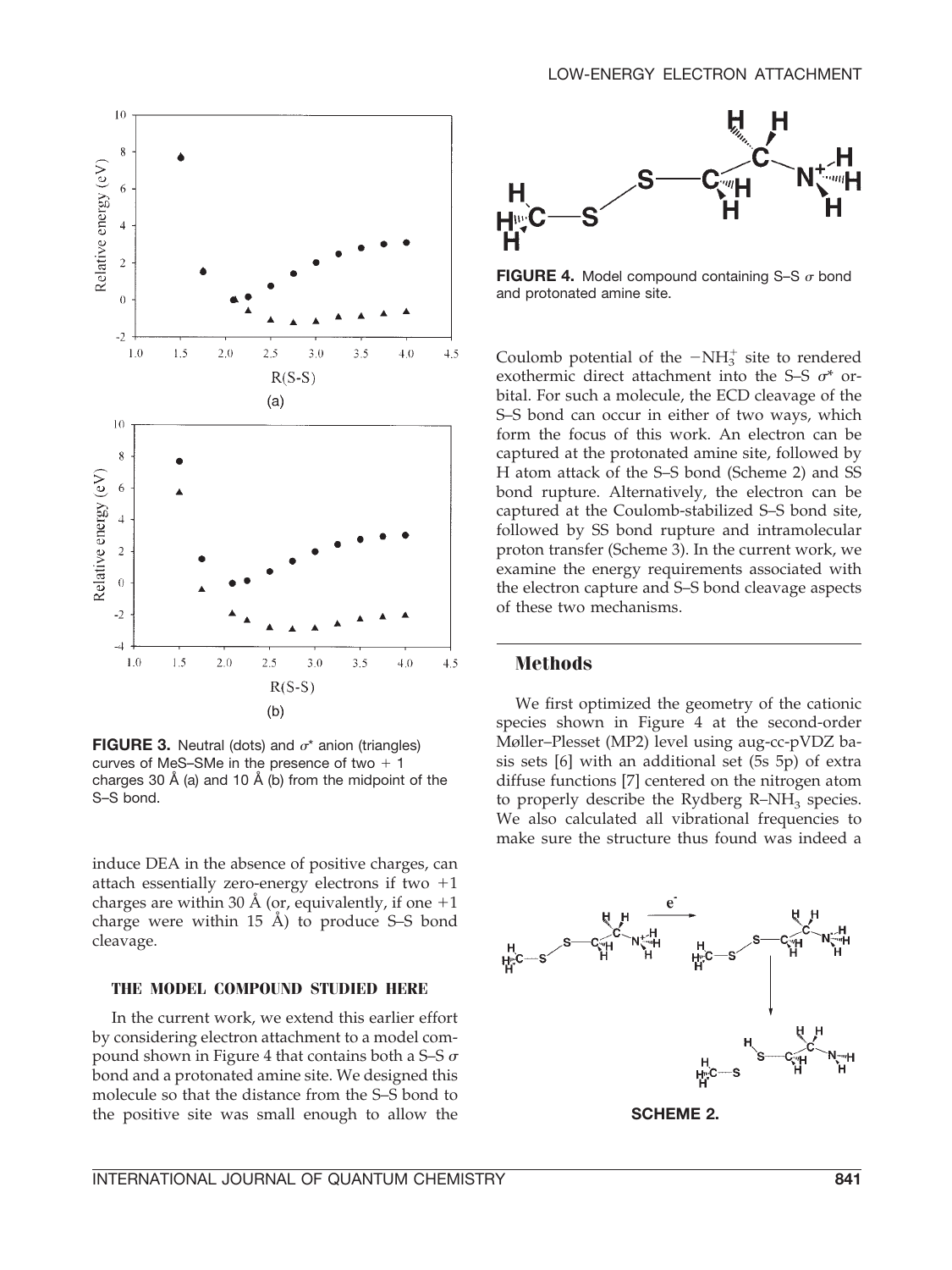

**SCHEME 3.**

minimum on the energy surface. All of our calculations were carried out using the Gaussian 03 suite [8] of codes. To generate the cation and neutralmolecule energies as functions of the S–S bond length (R), we performed unrestricted MP2 (UMP2) calculations at a range of R-values with all other geometrical degrees of freedom relaxed to minimize the electronic energy. Because the methods we used are based on an unrestricted Hartree–Fock starting point, it is important to make sure that little if any artificial spin contamination enters into the final wavefunctions. We computed the expectation value  $\langle S^2 \rangle$  for species studied in this work and found values not exceeding 0.830 (after annihilation) in all open-shell doublet neutral cases. It should be noted that the spin contamination is substantially smaller (ca. 0.77) when the electron is occupying the S–S  $\sigma^*$  orbital (compared with the species with an electron attached to the  $-NH_3^+$ site), and it increases along the dissociation potential energy curve (although it does not exceed the reported values). The unrestricted calculations were necessary to achieve a qualitatively correct description of the hemolytic cleavage of the S–S bond and because some of the molecules we studied are open-shell species. For the neutral molecule, we computed the energies of two different electronic states: one with an electron attached to the  $-NH_3^+$  site to generate a hypervalent radical and another with an electron occupying the S–S  $\sigma^*$  orbital.

## **Results and Discussion**

## **RELEVANT POTENTIAL ENERGY CURVES**

As a result of such a treatment, we were able to compute the electronic energies of the cation and of the neutral molecule as functions of the S–S bond length. In particular, we were able to evaluate the  $\sigma^*$  neutral's energy and the energy of the neutral species in which a hypervalent  $-\mathrm{NH}_3$  site holds an excess electron at all R-values. In Figure 5 we show the potential energy curves for these three species, and we label four species  $1-4$  whose role in the bond cleavage process we discuss below.

The following observations can be made about the data in Figure 5:

- **1.** The cation and hypervalent neutral have very similar equilibrium geometries. This, of course, is expected based on our experience with such species [9] in which the attached electron occupies a nonbonding Rydberg-like orbital;
- **2.** The hypervalent neutral lies ca. 4 eV below the cation at the latter's equilibrium geometry for all R-values out to the large-R asymptote. This also is not surprising, because the energy associated with adding an electron to the  $-NH_3^+$  site is affected little by the presence or absence of the rather distant S–S bond;
- **3.** The  $\sigma^*$  neutral lies ca. 2 eV below the cation at



**FIGURE 5.** Cation (triangles), hypervalent amine neutral (open circles), and  $\sigma^*$  S–S neutral (filled circles) energies as functions of the S–S bond length. Also shown are the structures of the various species at the minima and asymptotes. The numbers 1-4 represent species on the pathway connecting the hypervalent  $H_3C$ –S–S–  $CH<sub>2</sub>-CH<sub>2</sub>-NH<sub>3</sub>$  with the H<sub>3</sub>C–S and HS–CH<sub>2</sub>–CH<sub>2</sub>–NH<sub>2</sub> products (see text). [Color figure can be viewed in the online issue, which is available at www.interscience. wiley.com.]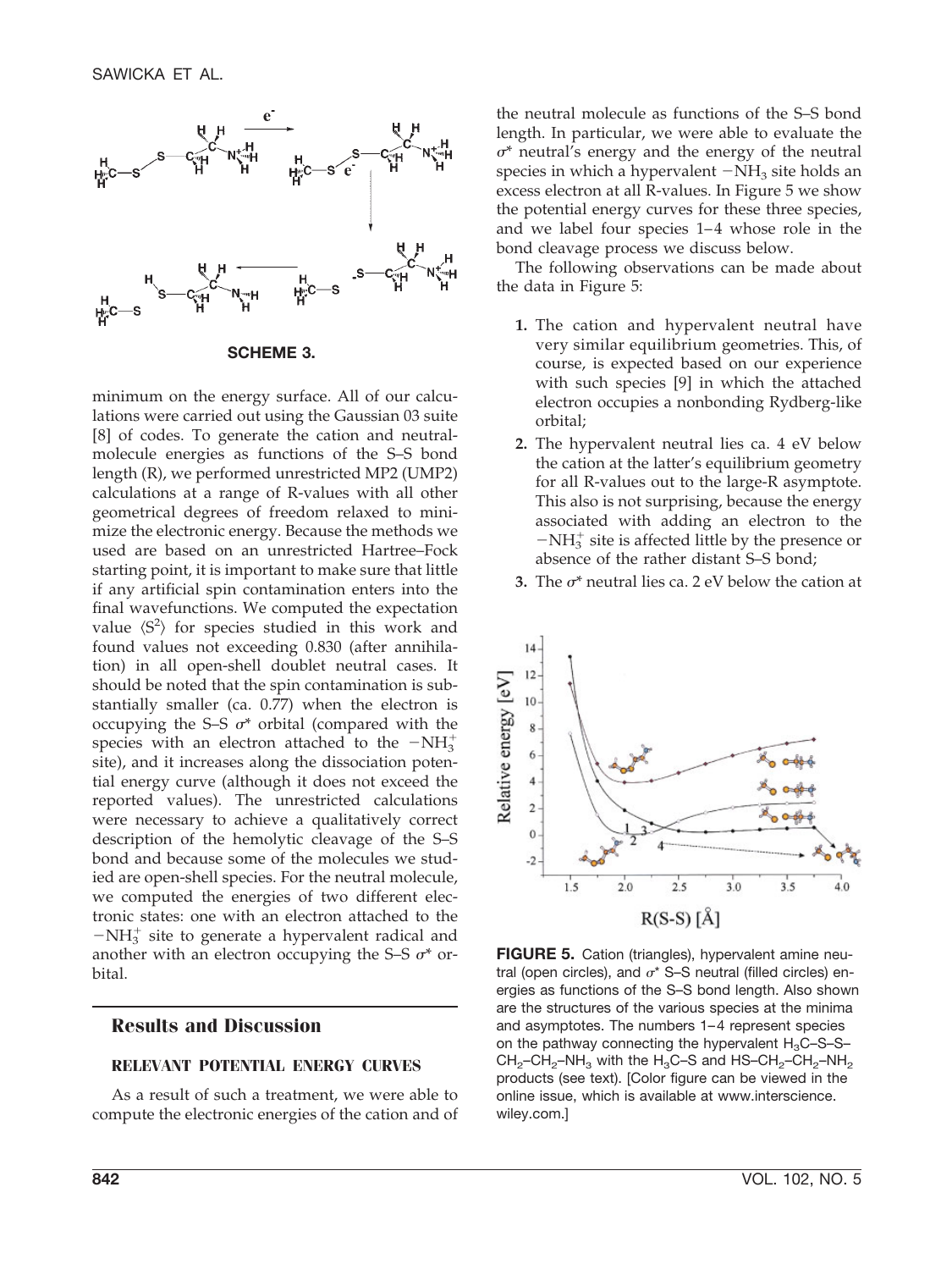

the cation's equilibrium S–S bond length. We know from our past work [4] on MeS–SMe that such S–S  $\sigma^*$  states lie ca. 1 eV above the corresponding neutral in the absence of any Coulomb stabilization. So, the fact that the  $\sigma^*$ state lies 2 eV below the cation in the current case means that the energy of the S–S  $\sigma^*$  state has been lowered by the Coulomb potential produced by the protonated amine site;

- **4.** The hypervalent neutral is energetically more stable than the  $\sigma^*$  neutral at the cation's equilibrium geometry, but the latter is more stable at large R (i.e., once the S–S bond is ruptured);
- **5.** Once the S–S bond has fully broken on the  $\sigma^*$ neutral potential surface, the  $-S-CH_2-CH_2$ NH<sub>3</sub> species spontaneously undergoes a 2.0-eV exothermic intramolecular proton transfer, as shown in Scheme 4, to form the neutral HS–CH<sub>2</sub>–CH<sub>2</sub>–NH<sub>2</sub>, shown at the lower right of Figure 5;
- **6.** It is known [10] that the Rydberg neutral  $CH_3$ –S–S–CH<sub>2</sub>–CH<sub>2</sub>–NH<sub>3</sub> can eject an H atom by overcoming a very small (ca. 0.1 eV) barrier (shown by the number 1 in Fig. 5) to form  $CH_3$ -S-S-CH<sub>2</sub>-CH<sub>2</sub>-NH<sub>2</sub> + H (number 2 in Fig. 5), which lies ca. 0.1 eV below the Rydberg neutral;
- **7.** If the ejected H atom traverses in a direction that causes it to strike the S–S bond, it can attach to one of the S atoms by overcoming a small (ca. 0.1 eV [11]) barrier (number 3 in Fig. 5) to form  $CH_3$ –S–SH–CH<sub>2</sub>–CH<sub>2</sub>–NH<sub>2</sub>. The latter species (number 4 in Fig. 5) lies ca. 1 eV below  $CH_3$ –S–S–CH<sub>2</sub>–CH<sub>2</sub>–NH<sub>2</sub> + H [12] and thus has enough internal energy to promptly cleave its S–S bond [13] and decay to HS–  $CH_2$ –CH<sub>2</sub>–NH<sub>2</sub> + CH<sub>3</sub>–S, which is shown at the lower right of Figure 5.

The final produces generated by electron attachment to either the  $-NH_3^+$  site or the S–S  $\sigma^*$  orbital are therefore identical; cleavage of the S–S bond produces  $HS$ – $CH_2$ – $CH_2$ – $NH_2$  +  $CH_3$ – $S$ . However, it is important to address the issue of what fraction of the reactions proceed through attachment at the  $-NH_3^+$  site and what fraction involve formation of the  $\sigma^*$  neutral.

## **BRANCHING RATIOS IN THE ELECTRON ATTACHMENT PROCESSES**

We now consider what happens when low-energy electrons strike a cation such as that shown in Figure 4. A full theoretical simulation of the electron capture process would involve solving quantum scattering equations for the electron moving in the potential presented by this cation. The potential is attractive in regions of space near the  $-\text{NH}_3^+$  site and near the S–S  $\sigma^*$  orbital [14], and the relative abilities of these two regions to bind the incident electron are critical to understanding the branching ratios for  $-NH_3^+$  and  $\sigma^*$  attachment. A rigorous quantum electron scattering approach is beyond our capabilities at present. However, we believe that much can be said about how the capture and subsequent S–S bond fragmentation likely occur by combining information shown in Figure 5 with independent experimental and theoretical data.

# Attachment to the  $-NH_3^+$  Site

Let us first consider electron attachment to the  $-\mathrm{NH}_3^+$  site. Unfortunately, very few absolute cross sections have been determined for electron attachment to cations, and, to the best of our knowledge, this cross section is not known for our model compound. It is known [15] that the cross section for attachment of 0.1 eV electrons [16] to a cation site such as  $OH_3^+ + e^- \rightarrow OH_3$  is of the order of  $10^{-14}$ cm<sup>2</sup>. It is believed that the process occurs by initial capture into a high Rydberg state of the  $OH<sub>3</sub>$  radical followed by radiationless relaxation to lower electronic states. Moreover, the cross section for  $SH_3^+$  +  $e^- \rightarrow SH_3$  is also ca.  $10^{-14}$  cm<sup>2</sup>, so it seems reasonable to assume that the  $-NH_3^+ + e^- \rightarrow -NH_3$  cross section is in this same range.

After the  $-NH_3$  radical is formed, it can undergo loss of an H atom (species 3 in Fig. 5) in a few microseconds with the ejected H atom having a kinetic energy of ca. 0.1 eV. Assuming that the H atoms are ejected isotropically [17] relative to the S–S bond, only a fraction of these H atoms will be directed toward the S–S bond. The fraction of H atoms that strike the S–S bond can be estimated knowing the distance R from the S–S bond midpoint to the ejected H atom and the length  $R_{SS}$  of the S–S bond. A sphere of radius R has area  $\pi R^2$  and the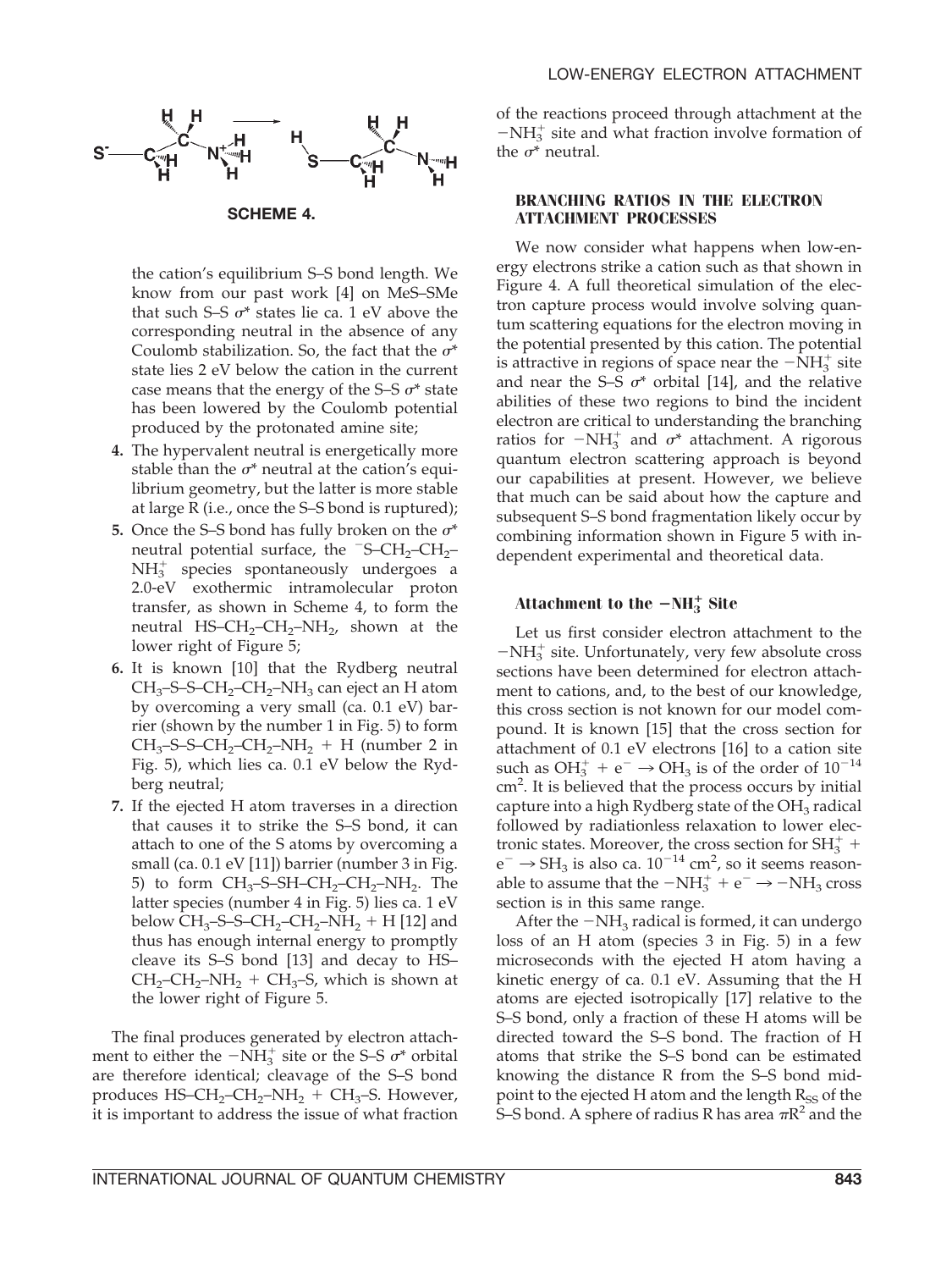S–S bond region covers an area of approximately  $\pi(R_{SS}/2)^2$ , so the fraction of ejected H atoms likely to strike the S–S bond is  $(R_{SS}/2R)^2$ . Using  $R_{SS} = 2 \text{ Å}$ and  $R = 5$  Å (the distance from the midpoint of the S–S bond and the nitrogen atom in the equilibrium geometry of  $H_3C$ –S–S– $CH_2$ – $CH_2$ – $NH_3^+$ ), we estimate that 4% of the ejected H atoms will strike the S–S bond for our model compound [18].

Of the ca. 4% of H atoms that strike the S–S bond, only a fraction will react to produce the S–H bond adduct  $H_3C$ –S–SH–CH<sub>2</sub>–CH<sub>2</sub>–NH<sub>2</sub>. It was shown in Ref. [11] that addition of an H atom to the  $-S-$ S-bond requires surmounting a 0.1 to 0.4 eV barrier, depending on the orientation at which the H atom strikes the S–S bond. Knowing that the H atoms possess ca. 0.1 eV of kinetic energy, we could thus estimate the fraction of collisions with the S–S bonds that produce  $H_3C$ –S–SH–CH<sub>2</sub>–CH<sub>2</sub>–NH<sub>2</sub> if we know how much of the angular space surrounding each S–S bond has the minimum barrier of 0.1 eV. Unfortunately, this issue was not addressed in Ref. [11], but based on an examination of the 0.1 eV transition state structure shown in Figure 1 of ref. 11, it seems clear that the H atom must interact with one of the sulfur lone pair orbitals. It seems reasonable to estimate the fraction of angular space occupied by these orbitals to be in the 10 –50% range.

The 4% of H atoms that can strike the S–S bond combined with the 10 –50% of these that strike the S–S bond at angles that can successfully lead to an S-H bond and the  $10^{-14}$  cm<sup>2</sup> electron attachment cross section suggest that the effective cross section for forming  $H_3C$ –S–SH–C $H_2$ –C $H_2$ –N $H_2$  by electron attachment to the  $-NH_3^+$  site should be in the 4  $\times$  $10^{-17}$  cm<sup>2</sup> to 2  $\times$  10<sup>-16</sup> cm<sup>2</sup> range. If we then assume that  $H_3C$ –S–SH–CH<sub>2</sub>–CH<sub>2</sub>–NH<sub>2</sub> can spontaneously decompose to  $H_3C-S + SH-CH_2-CH_2-NH_2$ , this range of cross sections should also relate to the formation of the final fragmentation products via the  $-NH_3^+$  attachment route.

#### Attachment to the  $S-S$   $\sigma^*$  Site

We now consider the alternative route for forming  $H_3C-S + SH-CH_2-CH_2-NH_2$ , by the electron attaching directly to form the  $\sigma^*$  state of the neutral. Again we face a situation in which the absolute cross section for attaching an electron to the  $\sigma^*$ orbital and realizing cleavage of the S–S bond for our compound is not known. We therefore must make a reasonable estimate of this cross section, as well. The cross section for  $CHF_2Cl + e^- \rightarrow Cl^- +$ CHF<sub>2</sub> has been determined to be  $2 \times 10^{-19}$  cm<sup>2</sup> [19],



#### **SCHEME 5.**

which reflects the cross section for electron capture multiplied by the fraction F of nascent  $(CHF_2Cl)^ \sigma^*$  anions that survive long enough for their C–Cl bond to rupture. This fraction is governed by the rate  $k_{diss}$ , at which the C–Cl bond breaks (in ca.  $1/2$ a vibrational period or at  $10^{14}$  s<sup>-1</sup>) and the rate  $k_{\text{detach}}$  at which the  $\sigma^*$  anion undergoes electron autodetachment (ca.  $10^{15}$  s<sup>-1</sup>): F =  $K_{\text{diss}}/(k_{\text{diss}} +$  $k_{\text{detach}}$ )  $\approx 10^{-1}$  in the C–Cl bond rupture case. This means that the cross section for electron capture is in the 2  $\times$  10<sup>-18</sup>-cm<sup>2</sup> range for CHF<sub>2</sub>Cl. It is the latter type of cross section (i.e., with the fraction F removed) that is pertinent to our case because electron capture into the S–S  $\sigma^*$  orbital of the cation shown in Figure 4 does not lead to an electronically metastable state that can undergo autodetachment because the Coulomb potential of the nearby  $-NH_3^+$  group renders this  $\sigma^*$  state electronically bound.

Another example of a known cross section for dissociative electron attachment is that for the process shown in Scheme 5, which is [20]  $7 \times 10^{-18}$ cm<sup>2</sup>. Again, this cross section relates to the attachment (to the olefin  $\pi^*$  orbital) followed by the cleavage of the C–Cl  $\sigma$  bond, so it must be corrected for the fraction F of nascent  $\pi^*$  anions that survive long enough to break the C–Cl bond. This fraction is also in the  $10^{-1}$  range; so for Scheme 5 the cross section for attachment alone is approximately  $7 \times 10^{-17}$  $cm<sup>2</sup>$ .

#### **Competition among Attachment Processes**

Based on our analysis thus far, we expect that:

- (a) Attachment of a 0.1 eV electron to the  $-NH_3^+$ site, followed by H-atom ejection and attack of an H atom on a -S–S-bond to form -S– SH- and bond cleavage to generate  $-S + HS$ should occur with an effective cross section in the  $4 \times 10^{-17}$ - to  $2 \times 10^{-16}$ -cm<sup>2</sup> range.
- **(b)** Attachment of a low-energy electron to the S–S  $\sigma^*$  orbital followed by bond cleavage and eventual intramolecular proton transfer to form the same  $-S + HS$ -species should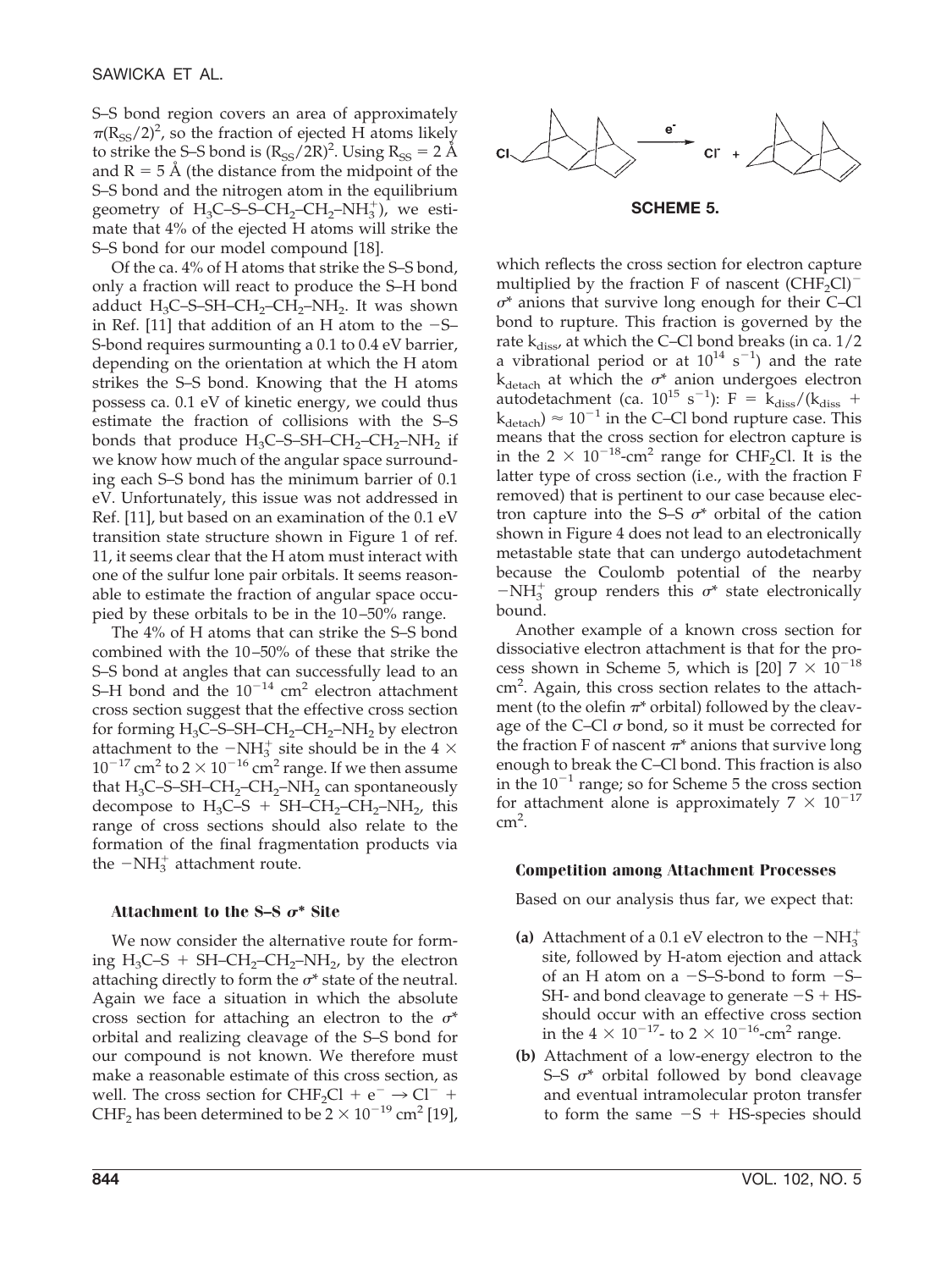have an effective cross section in the 2  $\times$  $10^{-18}$ - to  $7 \times 10^{-17}$ -cm<sup>2</sup> range.

These conclusions suggest that bond cleavage effected via attachment to the  $-NH_3^+$  site should be more prevalent than cleavage initiated by  $\sigma^*$  electron capture. However, there are two aspects of the processes discussed above that we still need to address:

- **(a)** The fraction of H atoms that are directed toward the SS bond decays as  $R^{-2}$ , where R is the distance from the middle of the SS bond and the  $-NH_{3}^+$  site. For our model compound,  $R = 5$  Å. However, for compounds with more distant positive sites (e.g., for  $R =$ 10 or 15 Å), the fractions and thus the effective cross sections are reduced by factors of 4 and 9, respectively. This means that for compounds with the positively charged sites further from the SS bond [18], the branching ratio for bond cleavage initiated by electron attachment to the  $-NH_3^+$  site should be substantially less than for our model compound.
- **(b)** The cross sections that we quoted above for attachment to  $\sigma^*$  orbitals, even after being corrected for the fraction that dissociate versus those that undergo autodetachment, are probably lower limits. This is true because the data we quoted relate to attaching electrons to neutral molecules (i.e., to  $CHF_2Cl$  or to the compound shown in Scheme 5) to form electronically metastable anions; such processes require the electron to have significantly larger (e.g., 1 eV) kinetic energies than are common in ECD experiments. Our compound's  $\sigma^*$  orbital is electronically stable and thus can attach much lower-energy electrons. We know [19, 21] that electron attachment cross sections to neutral molecules vary with electron energy as  $E^{-1/2}$ , whereas cross sections for attaching to cations vary [21] as  $E^{-1}$ . So, for the 0.1 eV electrons we have been considering here, the  $\sigma^*$  attachment cross sections are probably three to 10 times larger than what we inferred from the 1 eV data.
- **(c)** Moreover, although the effective cross sections for proceeding via the  $-NH_3^+$  route fall off as  $R^{-2}$ , the Coulomb stabilization of the  $\sigma^*$  state decays as  $\text{R}^{-1}$ . Therefore, even when  $R = 10 \text{ Å}$  or 15 Å, the  $\sigma^*$  state remains elec-

tronically stable, which means the effective cross section for  $\sigma^*$  attachment should remain nearly constant over this range of R values, whereas that for  $-NH_3^+$  attachment should decay.

## **Summary**

We have used ab initio electronic structure calculations on a model cation and two of its daughter neutral-molecule states accessed by attaching an electron to the cation to address the relative rates of attachment to two sites in the cation. The importance of this work lies primarily in its ability to provide insight into two competing pathways by which low-energy electrons attach to and subsequently fragment gas-phase positively charged samples of peptides and proteins.

Our calculations pertaining to low-energy (i.e., 0.1 eV) electron attachment to the model compound  $H_3C$ –S–S– $CH_2$ – $CH_2$ – $NH_3^+$  to produce S–S bond cleavage and generate  $H_3C$ –S and HS–S–C $H_2$ –C $H_2$ –  $NH<sub>2</sub>$  suggest that:

- **(1)** Capture at the  $-NH_3^+$  and S–S  $\sigma^*$  orbital sites have cross sections in the ranges of  $4 \times 10^{-17}$ cm<sup>2</sup> to  $2 \times 10^{-16}$  cm<sup>2</sup> and three to 10 times  $(2 \times 10^{-18}$  to  $7 \times 10^{-17}$  cm<sup>2</sup>), respectively, for our model compound, in which the SS and  $-NH_3^+$  sites are separated by ca. 5 Å. We therefore expect the branching ratio for attaching to these two sites to be similar in magnitude for this particular ion.
- (2) For species in which the SS and  $-NH_3^+$  sites are separated by larger distances R, the cross section for proceeding through the  $-NH_3^+$ site should fall off as  $R^{-2}$ . That for the SS  $\sigma^*$ site should be much less R-dependent as long as the Coulomb stabilization [14.4 eV  $\AA/R$ ] (Å)] renders the SS  $\sigma^*$  orbital electronically stable. Because the SS  $\sigma^*$  state is ca. 0.9 eV unstable in the absence of any Coulomb potential, this means that R must remain below ca. 15 Å for the SS site to be able to exothermically attach electrons. For this reason, we expect attachment to the SS  $\sigma^*$  site to be more likely in compounds where the positive sites are 5–15 Å apart.

The results presented here should be tested in the laboratory by carrying out electron-capture dis-